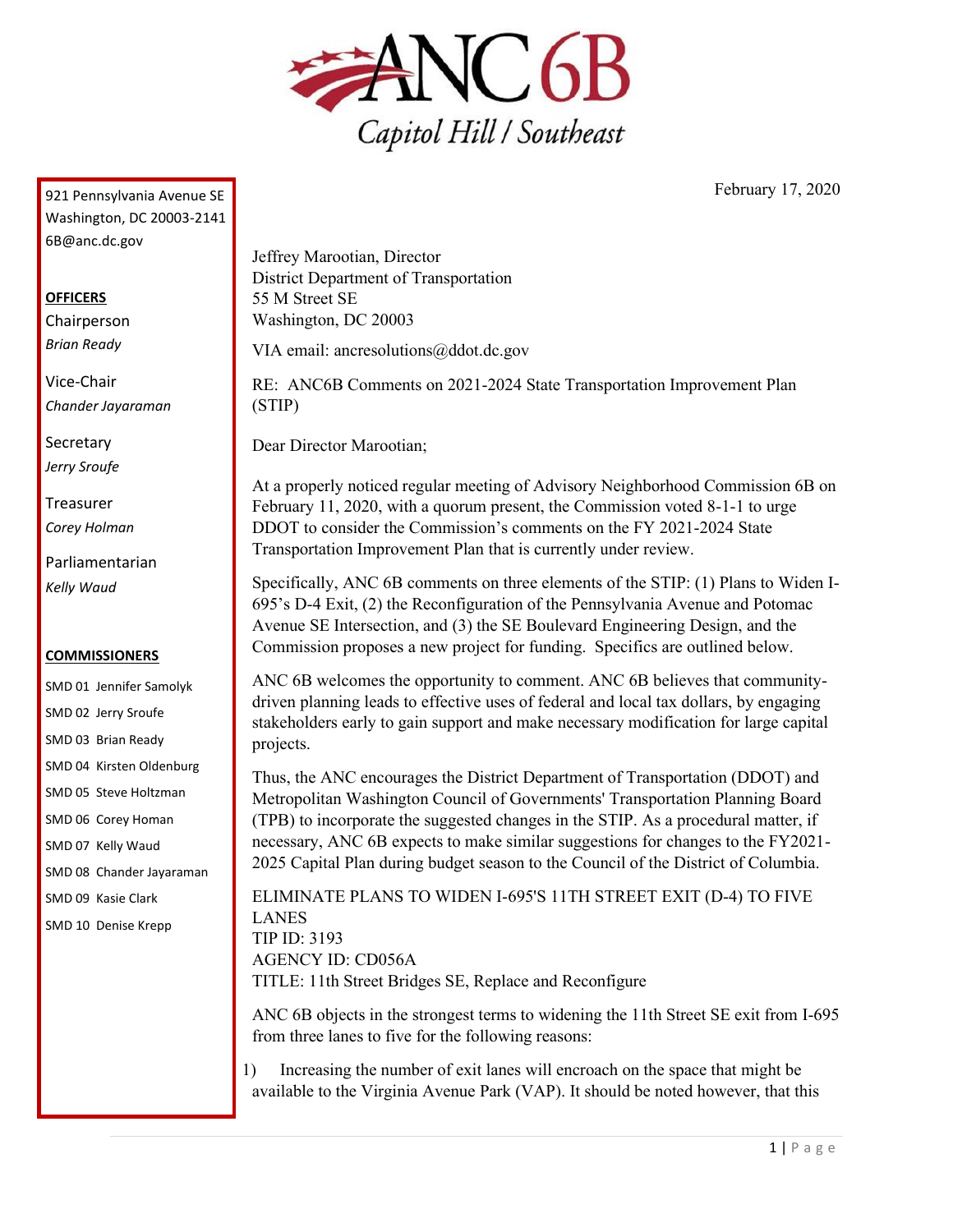

project also includes the vital extension from 9th Street to 11th Street SE through VAP of the existing Virginia Avenue multiuse trail. Thus, if the entire project is eliminated, funds must be found to design and construct the trail.

- 2) Increasing the number of exit lanes will add more vehicles moving through what has become a most dangerous set of intersections in the city; increasing from 15 crashes with 10 injuries in 2015 to 31 crashes with 13 injuries in 2019. This is a complex intersection with lots of vehicles moving at different speeds onto/off of the freeway and through the intersection. Adding an increased volume of vehicles to this mix will endanger not just most vulnerable road users but more so our friends and neighbors who drive private automobiles and those who walk through the area.
- 3) Expanding the number of exit lanes from three to five is in direct conflict with the long-standing plans to remove the freeway stub between 11th Street and Southeast Boulevard, first proposed in the Middle Anacostia Crossing Study in 2003 and in every planning document since. Though a prior administration rebuilt the freeway on a "temporary" basis, the plans for the creation of Southeast Boulevard are moving along slowly. When this project is built, the straight lanes through this exit will necessarily be close. So, we will have five exit lanes feeding into one northbound lane on 11th Street and two southbound lanes on 11th Street. If this project needs to move forward, which we contend it doesn't, it ought to be coordinated with plans for the Barney Circle & Southeast Boulevard Project (see below)
- 4) The District Department of Environment and Energy's (DOEE) Sustainable DC plan calls for reducing the amount of impermeable surface near the Anacostia as well as setting goals to increase non-automobile mode share. Inducing demand with wider lanes and removing green space for asphalt is in direct contradiction of this plan, which is supposed to guide all actions of every executive agency.

While ANC 6B understands the reconfiguration of the D4 exit ramp has always been part of the 11th Street Bridge Project, we contend that the material facts of the Environmental Impact Study, which kicked off in 2005, have changed. We don't have to rely on no build alternative models, since nearly every aspect covered in this EIS has been built. If DDOT wishes to explore this option, we strongly encourage DDOT (a) to conduct a new traffic analysis to support the project, (b) assure that any widening is coordinated with plans for the SE Boulevard, (c) is integrated into DC policy on reducing vehicle use of our roads, and (d) enhances pedestrian safety in the corridor between K and M Streets SE .

As we stated above, transparency and engagement are key factors in stewardship of our local and federal tax dollars. And while we recognize that starting a new EA will certainly cost most than relying on 15 year old data in the short-term, we believe an updated EA and new public process, in light of changing policy goals and unabated climate change, is the most effective use of our limited tax dollars.

SPEED UP RECONFIGURATION OF PENNSYLVANIA AVE SE, POTOMAC AVE SE, AND 14TH STREET SE TIP ID: 5957 Agency ID: AW0, EW002C Title: Pennsylvania Ave and Potomac Ave SE Intersection Improvements

ANC 6B is heartened to see fund expenditure in FY2020 for planning and coordination for this longrunning project, now 17 years old after first inclusion in the Middle Anacostia Crossing Study. While ANC 6B recognizes the challenges faced from needs of WMATA and utilities as well as land swaps from the National Park Service, we would encourage DDOT in the STIP to ambitiously allocate FY2022